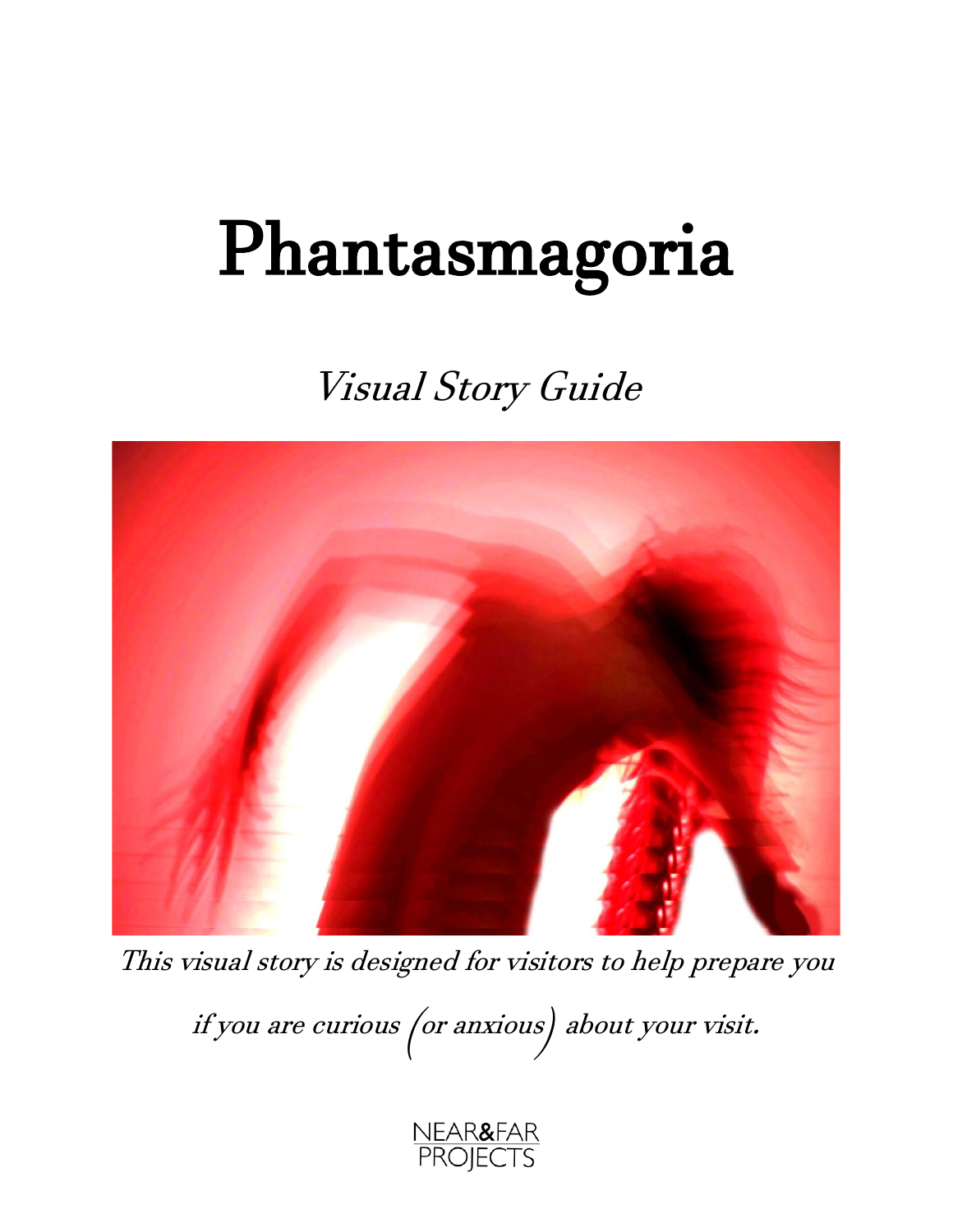# Getting here

NEAR&FAR<br>PROJECTS



Each performance will be held at 750 Spadina Avenue, inside the Miles Nadal Jewish Community Centre.

## Subway

You can subway on Line 1 or 2 and get off at Spadina Station.

#### Car

There is a Green P parking lot (#259) along Spadina Avenue. As well, there is parking on Annex Lane (#1-23)

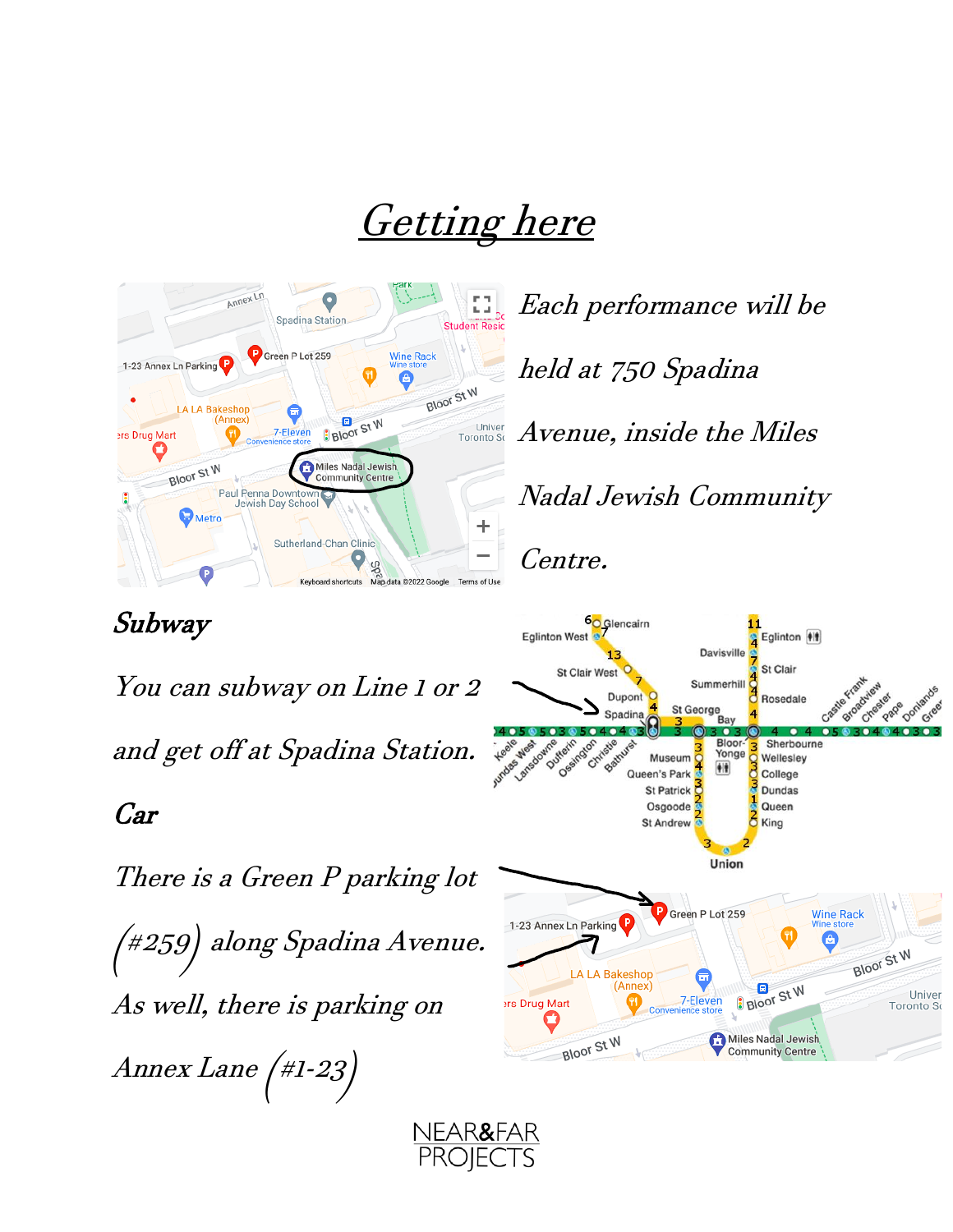# The Al Green Theatre

## The Miles Nadal Jewish Centre holds the Al Green Theatre,

where "Phantasmagoria" will be shown.



There are staff members from the centre and from the

Toronto Fringe Festival to guide you into the theatre.



Side of audience space view from balcony

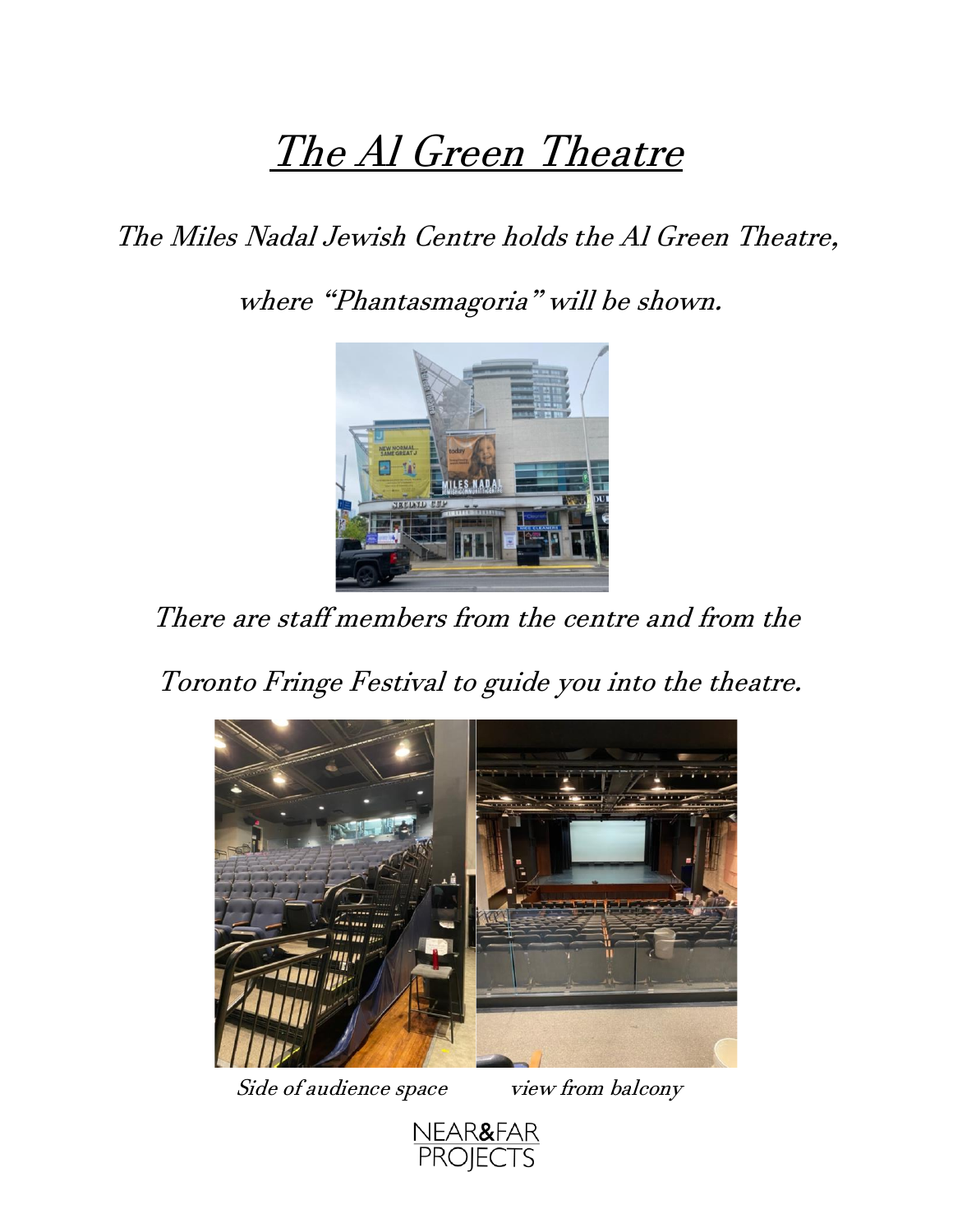## About the show

"Phantasmagoria" will be presented on the following dates:

July 7<sup>th</sup> at 9:45PM  $\quad \vert \quad$  July 9<sup>th</sup> at 6:45pm July 11<sup>th</sup> at 3:45pm  $\; \mid \;$  July 12<sup>th</sup> at 7:30pm

#### **Show description**

Two partners. They struggle to remember who they were before the first flush of love took hold. When an amorphous collective, deemed The Void, encounters the pair in liminal

spaces, each partner faces their individual identity.



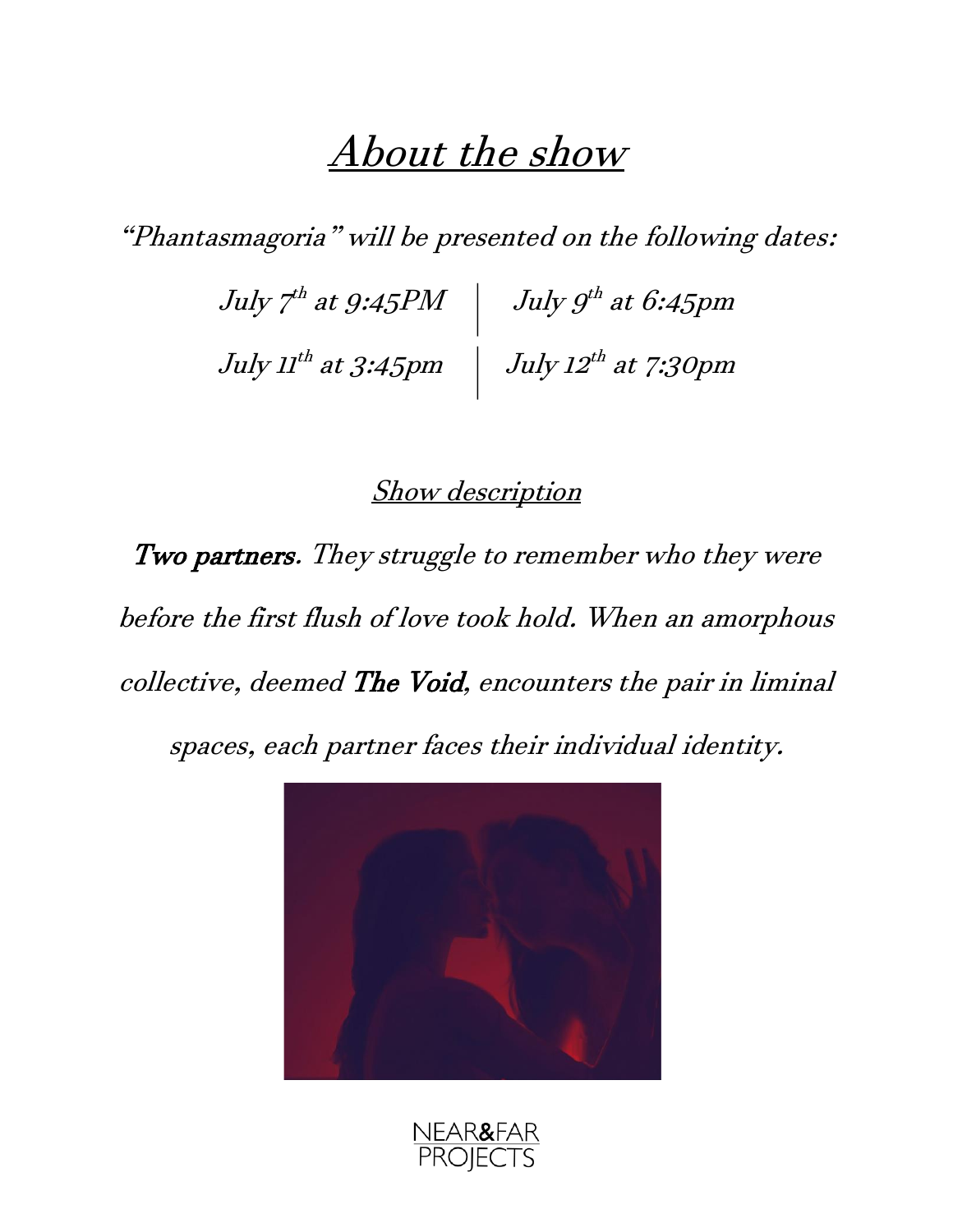# Our performers



Eleanor van Veen Elvina Raharja Barbara Simms





Frédérique Perron Eilish Shin-Culhane Evan Webb

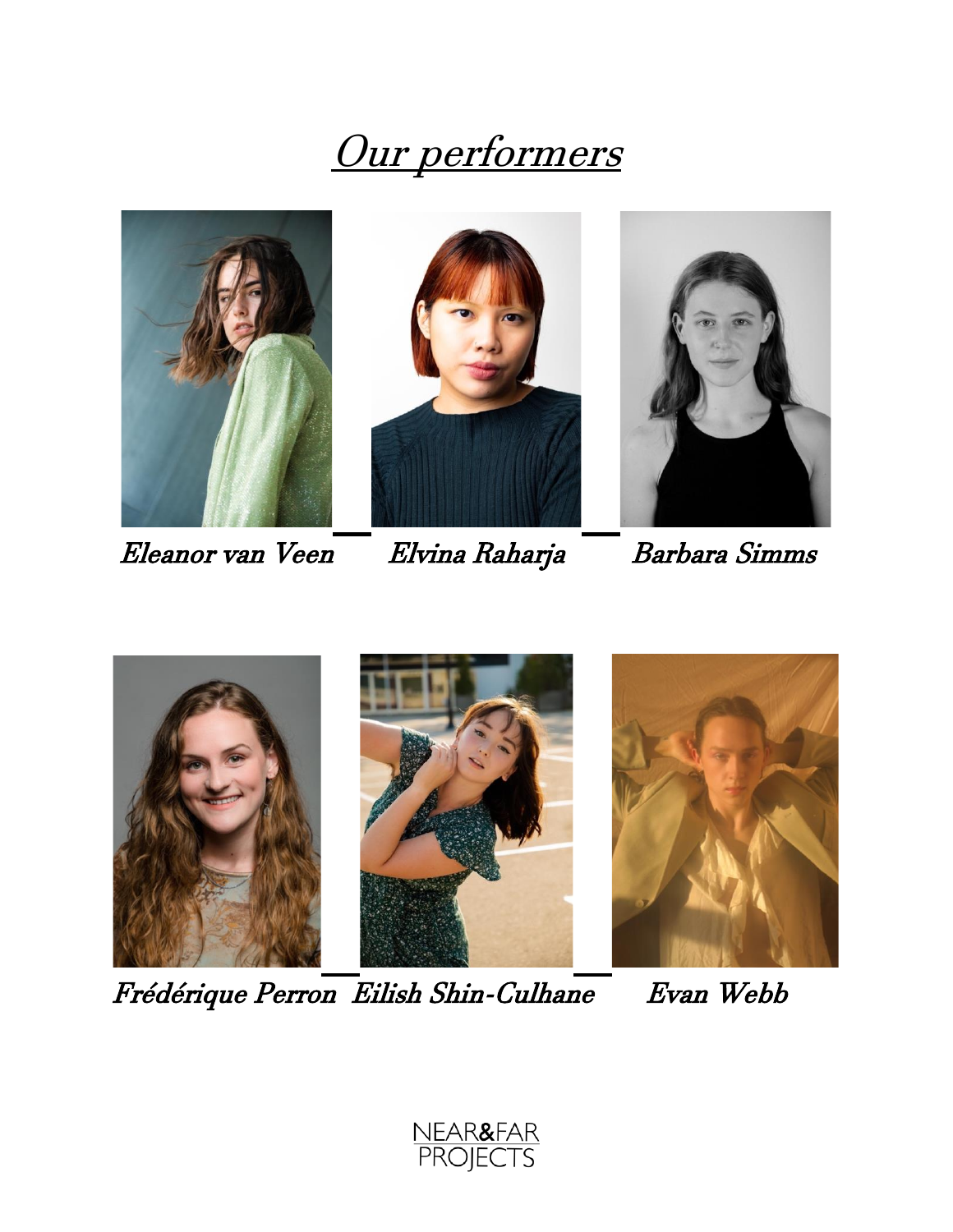## Things to look out for

Projections against the back wall of the stage will begin the show.

This is a movement-based performance, in the style of contemporary, floorwork, partnering, and improvisation.

"Phantasmagoria" is presented with the use of quick lighting changes, and abrupt/loud music. Costumes display a whimsical and gothic aesthetic.

No text will be used, until a final vocalization concludes the show. We invite you to hum or sing along with the performers during the final section, and then join us afterwards in conversation around themes of spirituality, identity, and emotional connection.

Content warning: narratives of mental illness and emotional abuse.